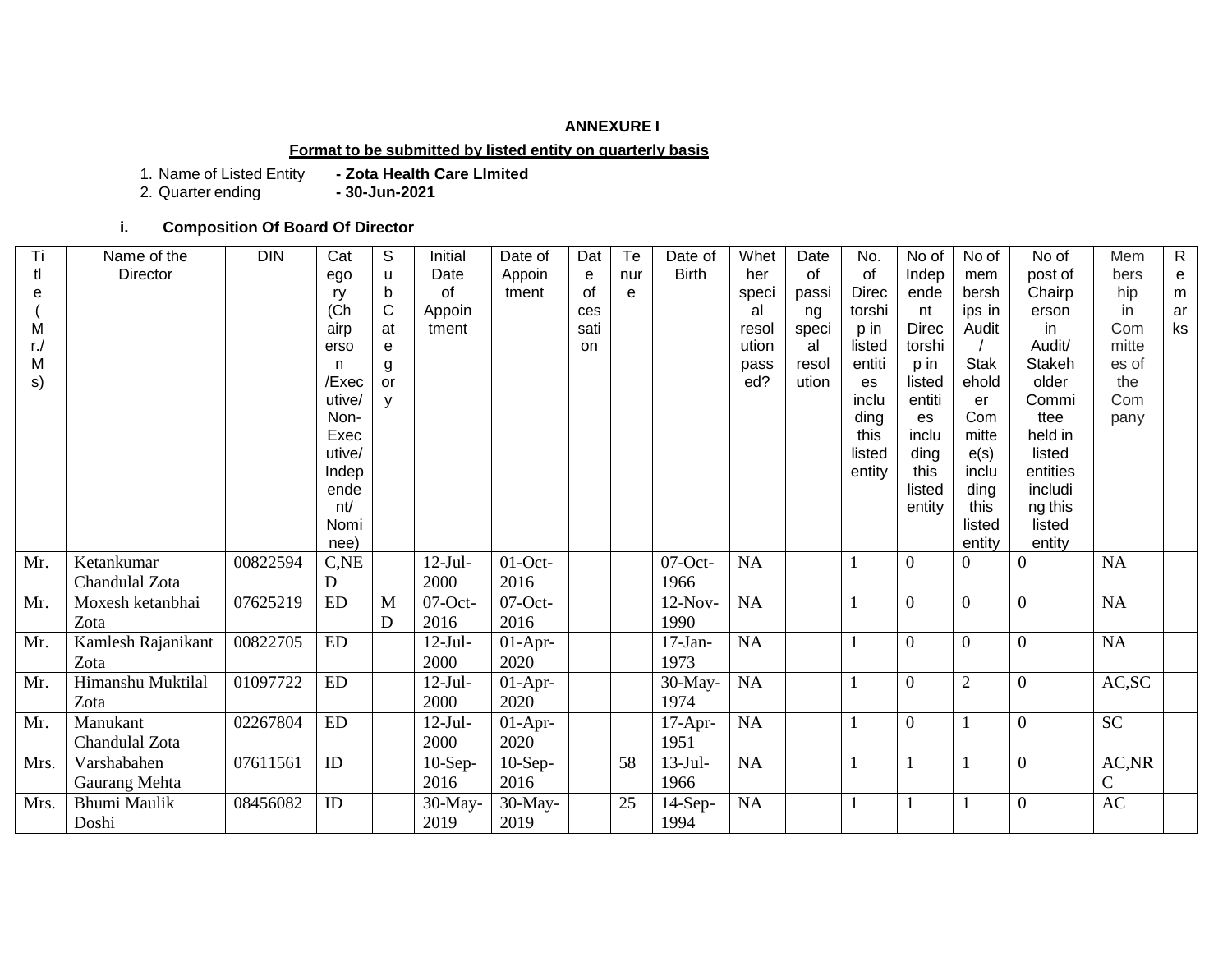| Mr. | Vitrag Sureshkumar | 08457204 | ID | 30-May-   | $30-May-$ | つぐ<br>~∼                       | $21-Jan-$  | <b>NA</b> |  |  | AC         |
|-----|--------------------|----------|----|-----------|-----------|--------------------------------|------------|-----------|--|--|------------|
|     | Modi               |          |    | 2019      | 2019      |                                | 1990       |           |  |  |            |
| Mr. | Dhiren Prafulbhai  | 08536409 | ID | $21-Sep-$ | $21-Sep-$ | າາ<br>$\overline{\phantom{a}}$ | $20$ -Aug- | <b>NA</b> |  |  | <b>NRC</b> |
|     | Shah               |          |    | 2019      | 2019      |                                | 1972       |           |  |  |            |
| Mrs | Jayshreeben        | 08536399 | ID | $21-Sep$  | $21-Sep-$ | າາ<br>∸                        | $27$ -Oct- | <b>NA</b> |  |  | SC, NR     |
|     | Nileshkumar Mehta  |          |    | 2019      | 2019      |                                | 1971       |           |  |  | ◡          |

| Company Remarks                                                                                                                |     |
|--------------------------------------------------------------------------------------------------------------------------------|-----|
| Whether Regular u<br>chairperson appointed                                                                                     | Yes |
| $\sim$ $\sim$ $\sim$<br><b>Whether</b><br>$\ldots$ is related to M <sup>P</sup><br>$\cap$ r<br>: Chairperson<br>וט שועו<br>◡∟◡ | Yes |

## **ii. Composition of Committees**

## **a. Audit Committee**

| Sr. No. | Name of the Director      | Category | Chairperson/Membership | <b>Appointment Date</b> | <b>Cessation Date</b> |
|---------|---------------------------|----------|------------------------|-------------------------|-----------------------|
|         | Himanshu Muktilal Zota    | ED       | Member                 | 26-Jun-2014             |                       |
|         | Varshabahen Gaurang Mehta | ID       | Member                 | $10$ -Sep-2016          |                       |
|         | Bhumi Maulik Doshi        |          | Member                 | 30-May-2019             |                       |
|         | Vitrag Sureshkumar Modi   | ΙD       | Chairperson            | 23-Sep-2019             |                       |

| $\sim$<br>narks                                                    |                     |
|--------------------------------------------------------------------|---------------------|
| $\mathbf{M}$<br>appointed<br>71 I I C<br>anciit<br>.<br>A J L<br>v | $V_{\alpha}$<br>נ ס |

## **b. Stakeholders Relationship Committee**

| Sr. No. | Name of the Director          | Category | Chairperson/Membership | <b>Appointment Date</b> | <b>Cessation Date</b> |
|---------|-------------------------------|----------|------------------------|-------------------------|-----------------------|
|         | Jayshreeben Nileshkumar Mehta | ID       | $\sim$<br>hairperson   | 23-Sep-2019             |                       |
|         | Manukant Chandulal Zota       | ED       | Member                 | 26-Jun-2014             |                       |
|         | Himanshu Muktilal Zota        | ED       | Member                 | 26-Jun-2014             |                       |

| ∵ompanvٽ<br>Remarks                                                                        |     |
|--------------------------------------------------------------------------------------------|-----|
| <b>M/h</b><br>onn<br>pointed<br>chairpersor<br>י הנו<br><u>_</u><br>еннаг<br>auu<br>.<br>. | Yes |

## **c. Risk Management Committee – Not Applicable**

|  | $\sim$<br>No.<br>Sr. | e of the<br>. Director<br>Name | ategorvٽ | Chairperson/Membership | <b>Appointment Date</b> | Date<br>Cessation |
|--|----------------------|--------------------------------|----------|------------------------|-------------------------|-------------------|
|--|----------------------|--------------------------------|----------|------------------------|-------------------------|-------------------|

| ∽<br>Remarks<br>∴ompanٽ                             |  |
|-----------------------------------------------------|--|
| Whether<br>appointed<br>Permanent.<br>.or<br>ᄓ<br>. |  |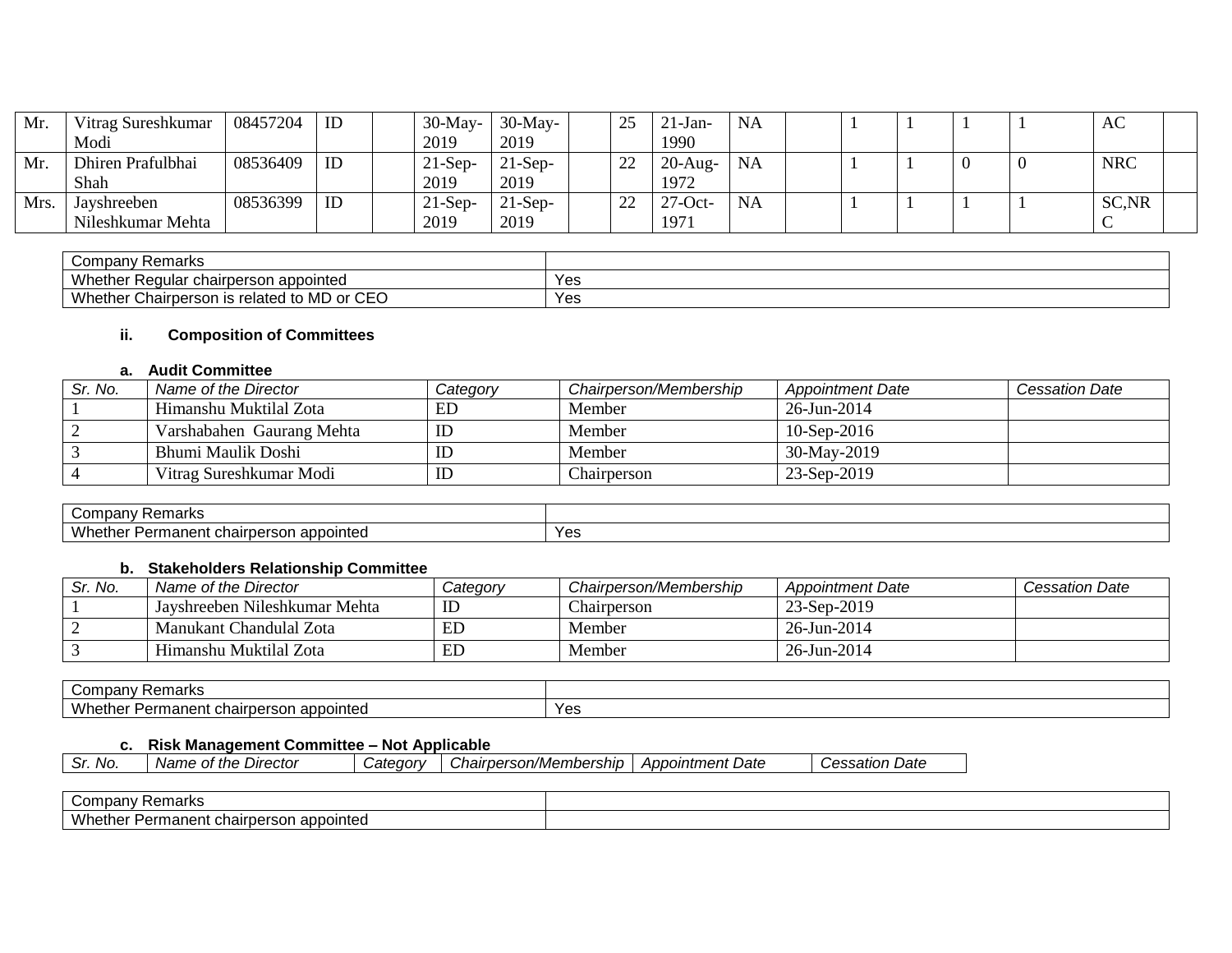## **d. Nomination and Remuneration Committee**

| Sr. No. | Name of the Director          | Category | Chairperson/Membership | <b>Appointment Date</b> | Cessation Date |
|---------|-------------------------------|----------|------------------------|-------------------------|----------------|
|         | Jayshreeben Nileshkumar Mehta | ID       | Member                 | 23-Sep-2019             |                |
|         | Dhiren Prafulbhai Shah        | IΓ       | Member                 | 23-Sep-2019             |                |
|         | Varshabahen Gaurang Mehta     | ID       | hairperson_            | $10-$ Sep $-2016$       |                |

| .<br>Cor<br>Remarks<br>.panv                                               |                     |
|----------------------------------------------------------------------------|---------------------|
| $\lambda$<br>appointed<br>'Vn.<br>'ermanen<br>.<br>rberson<br>n ulldi<br>. | $V$ $\alpha$<br>-53 |

## iii. **Meeting of Board of Directors**

| Date(s) of Meeting (if any) in | Date(s) of Meeting (if any) in | Whether requirement | <b>Number of Directors</b> | Number of Independent |
|--------------------------------|--------------------------------|---------------------|----------------------------|-----------------------|
| the previous quarter           | the relevant quarter           | of Quorum met       | present                    | Directors present     |
| 10-Feb-2021                    | 25-Jun-2021                    | Yes                 |                            |                       |
| 09-Mar-2021                    |                                | Yes                 |                            |                       |

| ⊸omp<br>iai NS<br>' פוי                                                         |                         |
|---------------------------------------------------------------------------------|-------------------------|
| ~~~<br>davs<br>betweer<br>วxımum<br>τw<br>ำทร⊾.<br>ecutiv<br>…d∐ v ∵<br>ua<br>ີ | $\lambda$ $\sim$<br>10. |

# iv. **Meeting of Committees**

| <b>Name of the Committee</b>               | Date(s) of meeting<br>during of the committee<br>in the previous quarter | Date(s) of meeting<br>of the committee in<br>the relevant quarter | Whether<br>requirement<br>of Quorum<br>met (Yes/No) | Number of<br><b>Directors</b><br>present | Number of<br>independent<br>directors present |
|--------------------------------------------|--------------------------------------------------------------------------|-------------------------------------------------------------------|-----------------------------------------------------|------------------------------------------|-----------------------------------------------|
| <b>Audit Committee</b>                     | 10-Feb-2021                                                              | 31-May-2021                                                       | Yes                                                 |                                          |                                               |
| <b>Audit Committee</b>                     |                                                                          | 25-Jun-2021                                                       | <b>Yes</b>                                          |                                          |                                               |
| <b>Stakeholders Relationship Committee</b> | 10-Feb-2021                                                              |                                                                   | Yes                                                 |                                          |                                               |
| Nomination & Remuneration Committee        |                                                                          | $06$ -Apr-2021                                                    | Yes                                                 |                                          |                                               |
| Nomination & Remuneration Committee        |                                                                          | 17-Jun-2021                                                       | Yes                                                 |                                          |                                               |

| Company ∂<br>' Remarks                                      |     |
|-------------------------------------------------------------|-----|
| Maximum gap between any two consecutive (in number of days) | 109 |
| [Only for Audit Committee]                                  |     |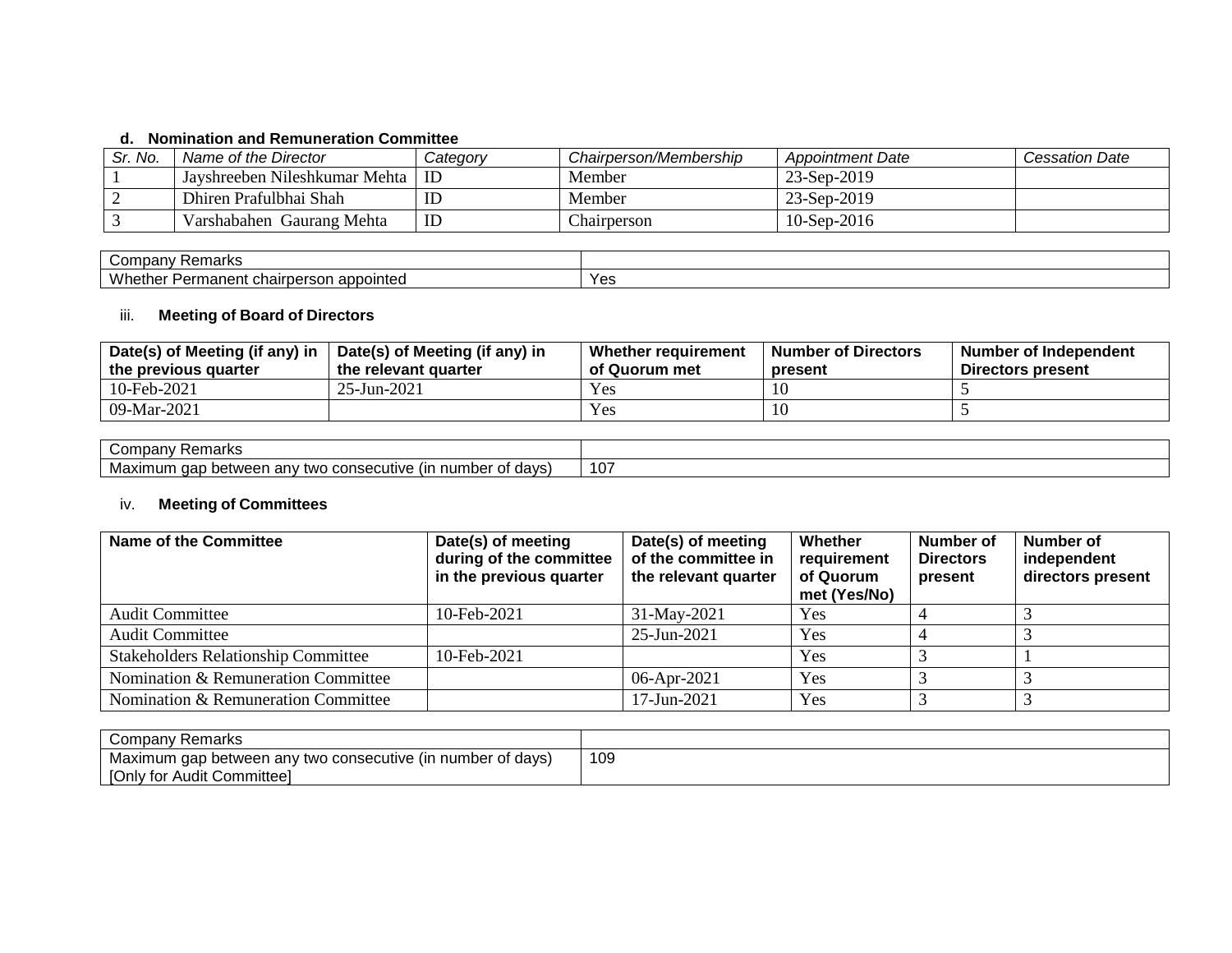#### v. **Related Party Transactions**

| <b>Subject</b>                                                                               | <b>Compliance status (Yes/No/NA)</b> | <b>Remark</b> |
|----------------------------------------------------------------------------------------------|--------------------------------------|---------------|
| Whether prior approval of audit committee obtained                                           | Yes                                  |               |
| Whether shareholder approval obtained for material RPT                                       | Not Applicable                       |               |
| Whether details of RPT entered into pursuant to omnibus approval have been reviewed by Audit | Yes                                  |               |
| Committee                                                                                    |                                      |               |

| Disclosure of notes on related party transactions and Disclosure of notes of<br>material related party transactions | 1) the Audit Committee has given omnibus approval for entering into related party   |
|---------------------------------------------------------------------------------------------------------------------|-------------------------------------------------------------------------------------|
|                                                                                                                     | transactions with M/s Davaindia Health Mart Limited, the wholly owned subsidiary of |
|                                                                                                                     | the Company as per details given below:                                             |
|                                                                                                                     | . Nature and Duration of the transactions: Sale, Purchase or Supply of Goods/       |
|                                                                                                                     | Products/Materials:                                                                 |
|                                                                                                                     | ii. Validity Period of the transactions: Upto March 31, 2022;                       |
|                                                                                                                     | iii. Maximum amount of transactions that can be entered into: Rs. 40 crore;         |
|                                                                                                                     | iv. The indicative base price: at the same whole sale price at which the Company    |
|                                                                                                                     | selling goods/ products to other distributors/ franchisee's.                        |
|                                                                                                                     | 2) Audit Committee and the Board of Directors in their respective meetings held on  |
|                                                                                                                     | June 25, 2021 have approved related party transaction for re-appointment of Mr.     |
|                                                                                                                     | Moxesh Ketanbhai Zota as the Managing Director of the Company at the                |
|                                                                                                                     |                                                                                     |
|                                                                                                                     | remuneration of Rs. 1.5. lakhs per month and Commission of 0.1% of annual           |
|                                                                                                                     | turnover. This related party transaction is subject to the members approval.        |

#### **VI. Affirmations**

- 1. The composition of Board of Directors is in terms of SEBI (Listing obligations and disclosure requirements) Regulations, 2015. **Yes**
- 2. The composition of the following committees is in terms of SEBI(Listing obligations and disclosure requirements) Regulations, 2015
	- a. Audit Committee **Yes**
	- b. Nomination & remuneration committee **Yes**
	- c. Stakeholders relationship committee **Yes**
	- d. Risk management committee (applicable to the top 100 listed entities) **- Not applicable**
- 3. The committee members have been made aware of their powers, role and responsibilities as specified in SEBI (Listing obligations and disclosure requirements) Regulations, 2015. **- Yes**
- 4. The meetings of the board of directors and the above committees have been conducted in the manner as specified in SEBI (Listing obligations and disclosure requirements) Regulations, 2015.**- Yes**
- 5. a. This report and/or the report submitted in the previous quarter has been placed before Board of Directors. **- Yes**